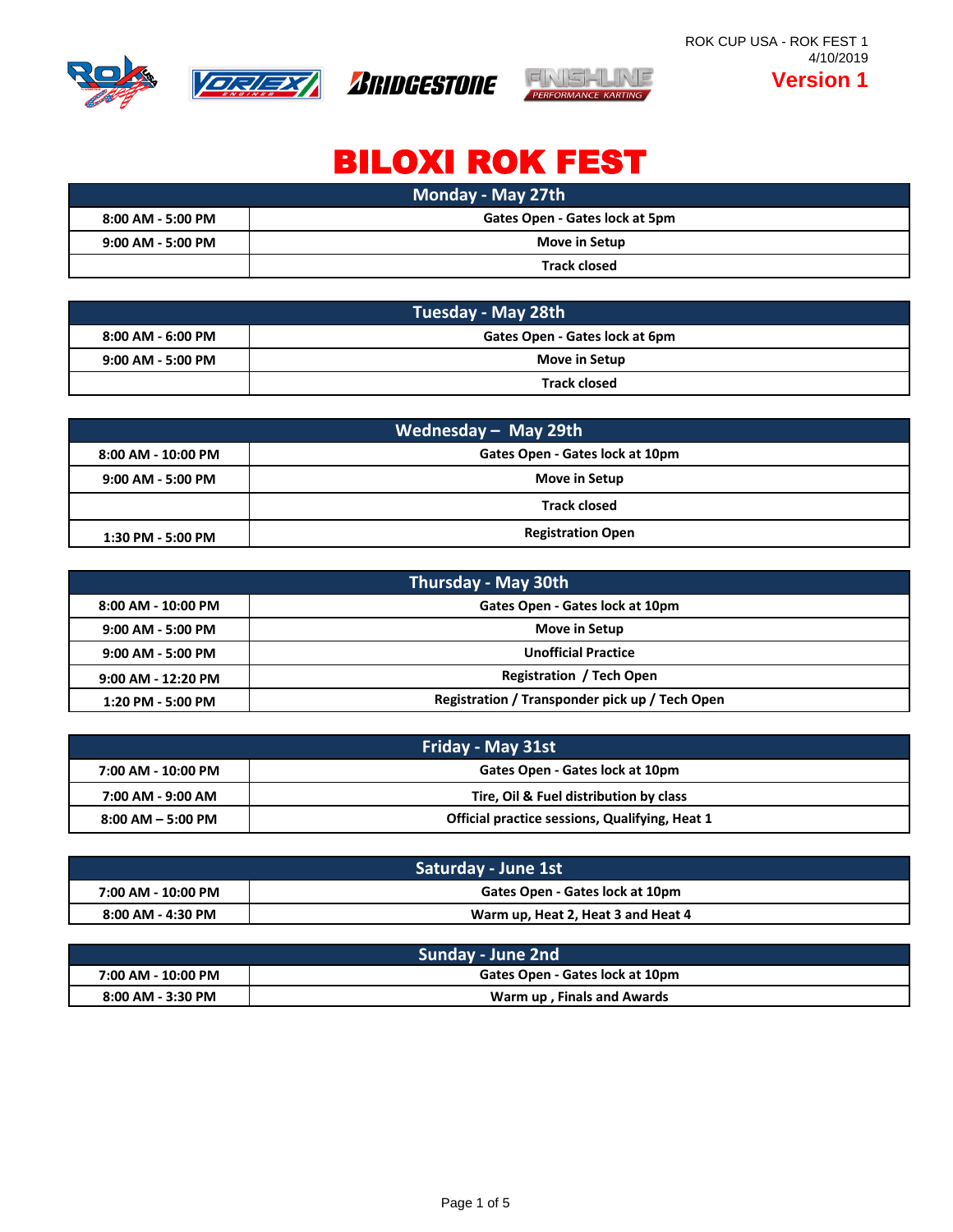



## **ZERRENT BRIDGESTONE**



## **Version 1**

| <b>Thursday - May 30th</b>                      |                                                            |                                              |
|-------------------------------------------------|------------------------------------------------------------|----------------------------------------------|
| 7:00 AM - 10:00 PM                              |                                                            | Gates Open - Gates lock at 10pm              |
| 9:00 AM - 5:00 PM                               | <b>Unofficial Practice - Registered racers only</b>        |                                              |
| $9:00$ AM $- 12:20$ PM<br>$1:20$ PM $-$ 5:00 PM | Registration / Rental race transponder pick up / Tech Open |                                              |
| <b>Practice Session One</b>                     | <b>Unofficial Practice</b>                                 | 8 Minute Sessions / 10 Minute Blocks         |
| <b>Time</b>                                     | <b>Class on the Track</b>                                  | <b>Class on the Grid</b>                     |
| $8:50$ AM                                       |                                                            | JR 206                                       |
| 9:00 AM                                         | JR 206                                                     | SR 206                                       |
| 9:10 AM                                         | SR 206                                                     | Master ROK                                   |
| 9:20 AM                                         | Master ROK                                                 | Senior ROK                                   |
| 9:30 AM                                         | Senior ROK                                                 | Micro ROK                                    |
| 9:40 AM                                         | Micro ROK                                                  | JR / SR 100cc                                |
| 9:50 AM                                         | JR / SR 100cc                                              | <b>Shifter Master ROK</b>                    |
| 10:00 AM                                        | <b>Shifter Master ROK</b>                                  | Mini ROK                                     |
| 10:10 AM                                        | Mini ROK                                                   | Junior ROK                                   |
| 10:20 AM<br>10:30 AM                            | Junior ROK<br>Shifter ROK                                  | Shifter ROK<br>JR 206                        |
| <b>Practice Session Two</b>                     | <b>Unofficial Practice</b>                                 | 8 Minute Sessions / 10 Minute Blocks         |
| <b>Time</b>                                     | <b>Class on the Track</b>                                  | <b>Class on the Grid</b>                     |
| 10:40 AM                                        | JR 206                                                     | SR 206                                       |
| 10:50 AM                                        | SR 206                                                     | Master ROK                                   |
| 11:00 AM                                        | Master ROK                                                 | Senior ROK                                   |
| 11:10 AM                                        | Senior ROK                                                 | Micro ROK                                    |
| 11:20 AM                                        | Micro ROK                                                  | JR / SR 100cc                                |
| 11:30 AM                                        | JR / SR 100cc                                              | <b>Shifter Master ROK</b>                    |
| 11:40 AM                                        | Shifter Master ROK                                         | Mini ROK                                     |
| 11:50 AM                                        | Mini ROK                                                   | Junior ROK                                   |
| 12:00 PM                                        | Junior ROK                                                 | Shifter ROK                                  |
| 12:10 PM                                        | Shifter ROK                                                |                                              |
| 12:20 PM - 1:20 PM                              |                                                            | <b>Lunch Break</b>                           |
|                                                 |                                                            | * Transponders are mandatory from this point |
|                                                 |                                                            |                                              |
| <b>Practice Session Three</b>                   | <b>Unofficial Practice</b>                                 | 8 Minute Sessions / 10 Minute Blocks         |
| <b>Time</b>                                     | <b>Class on the Track</b>                                  | <b>Class on the Grid</b>                     |
| 1:20 PM                                         |                                                            | JR 206                                       |
| 1:30 PM                                         | JR 206                                                     | SR 206                                       |
| 1:40 PM                                         | SR 206                                                     | Master ROK                                   |
| 1:50 PM                                         | Master ROK                                                 | Senior ROK                                   |
| 2:00 PM<br>2:10 PM                              | Senior ROK<br>Micro ROK                                    | Micro ROK<br>JR / SR 100cc                   |
| 2:20 PM                                         | JR / SR 100cc                                              | <b>Shifter Master ROK</b>                    |
| 2:30 PM                                         | <b>Shifter Master ROK</b>                                  | Mini ROK                                     |
| 2:40 PM                                         | Mini ROK                                                   | Junior ROK                                   |
| 2:50 PM                                         | Junior ROK                                                 | Shifter ROK                                  |
| 3:00 PM                                         | Shifter ROK                                                | JR 206                                       |
| <b>Practice Session Four</b>                    | <b>Unofficial Practice</b>                                 | 8 Minute Sessions / 10 Minute Blocks         |
| <b>Time</b>                                     | <b>Class on the Track</b>                                  | <b>Class on the Grid</b>                     |
| 3:10 PM                                         | JR 206                                                     | SR 206                                       |
| 3:20 PM                                         | SR 206                                                     | Master ROK                                   |
| 3:30 PM                                         | Master ROK                                                 | Senior ROK                                   |
| 3:40 PM                                         | Senior ROK                                                 | Micro ROK                                    |
| 3:50 PM                                         | Micro ROK                                                  | JR / SR 100cc                                |
| 4:00 PM                                         | JR / SR 100cc                                              | <b>Shifter Master ROK</b>                    |
| 4:10 PM                                         | Shifter Master ROK                                         | Mini ROK                                     |
| 4:20 PM                                         | Mini ROK                                                   | Junior ROK                                   |
| 4:30 PM                                         | Junior ROK                                                 | Shifter ROK                                  |
| 4:40 PM                                         | Shifter ROK                                                |                                              |
|                                                 |                                                            |                                              |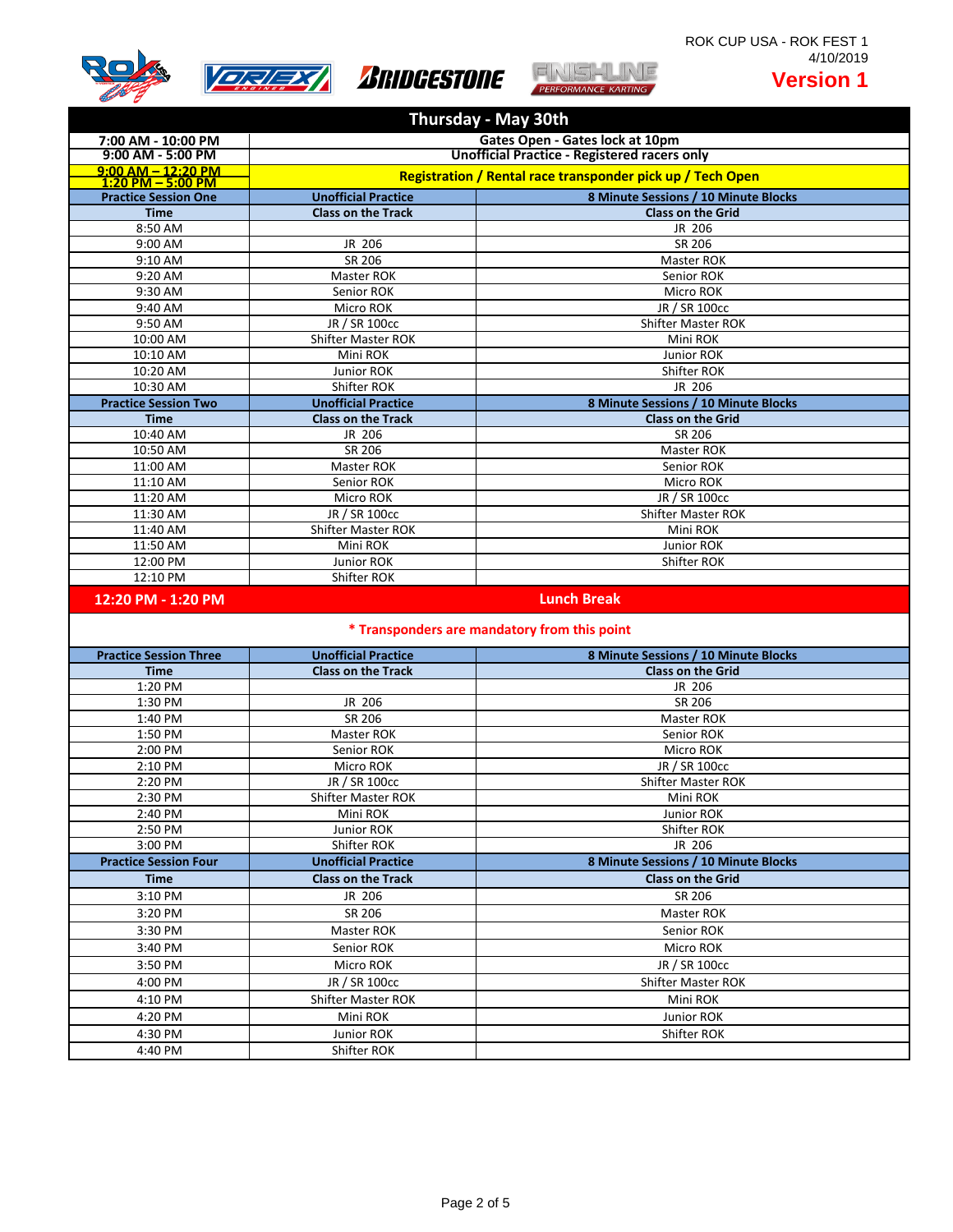





**Version 1**

| Gates Open - Gates lock at 10pm<br>7:00 AM - 10:00 PM<br>$7:00$ AM $-9:00$ AM<br><b>Event Tire, Fuel and Oil Distrubition ALL CLASSES</b><br>In case of rain - Rain tires will be scanned at scales<br>OFFICIAL EVENT: transponders are mandatory for the entire weekend.<br>Tech sheets must be submitted to tech officals by 10 AM<br>6 Minute Sessions / 8 Minute Blocks<br><b>Official Practice</b><br><b>Practice Session One</b><br><b>Class on the Track</b><br><b>Class on the Grid</b><br><b>Time</b><br>7:50 AM<br>JR 206<br>SR 206<br>8:00 AM<br>JR 206<br>SR 206<br>8:08 AM<br>Master ROK<br>8:16 AM<br>Master ROK<br>Senior ROK<br>Senior ROK<br>Micro ROK<br>8:24 AM<br>JR / SR 100cc<br>8:32 AM<br>Micro ROK<br>JR / SR 100cc<br><b>Shifter Master ROK</b><br>8:40 AM<br><b>Shifter Master ROK</b><br>Mini ROK<br>8:48 AM<br>Mini ROK<br>Junior ROK<br>8:56 AM<br>9:04 AM<br>Junior ROK<br>Shifter ROK<br>Shifter ROK<br>9:12 AM<br>JR 206<br><b>Official Practice</b><br>6 Minute Sessions / 8 Minute Blocks<br><b>Practice Session Two</b><br><b>Class on the Track</b><br><b>Class on the Grid</b><br><b>Time</b><br>9:20 AM<br>JR 206<br>SR 206<br>SR 206<br>9:28 AM<br><b>Master ROK</b><br>Master ROK<br>Senior ROK<br>9:36 AM<br>9:44 AM<br>Senior ROK<br>Micro ROK<br>9:52 AM<br>JR / SR 100cc<br>Micro ROK<br>JR / SR 100cc<br>10:00 AM<br><b>Shifter Master ROK</b><br>10:08 AM<br>Shifter Master ROK<br>Mini ROK<br>Mini ROK<br>Junior ROK<br>10:16 AM<br>Junior ROK<br>10:24 AM<br>Shifter ROK<br>10:32 AM<br>Shifter ROK<br>All karts must be technically compliant including weight, engines, tech sheets must be submited to tech offical in time, post-technical compliance inspection will be utilized<br><b>Drivers' Briefing - Mandatory Attendance</b><br><b>Time</b><br>Micro ROK and Mini ROK Classes (Parents or Mechanics), Junior ROK, Senior ROK, Master ROK, 100 CCs, 206 Classes,<br>10:40 AM<br>and Shifters Classes<br><b>Lunch Break</b><br>11:20 AM - 12:20 PM<br>Micro, Mini & 206 10 Min. Session in 12 min block. All others 8 min. session<br><b>Timed Qualifying</b><br><b>Official Session</b><br>in 10min block.<br><b>Time</b><br><b>Class on the Track</b><br><b>Class on the Grid</b><br>12:20 PM<br>JR 206<br>12:30 PM<br>JR 206<br>SR 206<br>12:42 PM<br>SR 206<br>Master ROK<br>12:54 PM<br>Master ROK<br>Senior ROK<br>1:04 PM<br>Senior ROK<br>Micro ROK<br>1:14 PM<br>Micro ROK<br>JR / SR 100cc<br>JR / SR 100cc<br>1:26 PM<br>Shifter Master ROK<br>Shifter Master ROK<br>1:36 PM<br>Mini ROK<br>1:46 PM<br>Mini ROK<br>Junior ROK<br>1:58 PM<br>Junior ROK<br>Shifter ROK<br>2:08 PM<br>Shifter ROK<br>JR 206<br><b>Heats are progressive</b><br><b>Official Session</b><br>Micro, Mini & 206's 7 Laps in 10 min, All Others 10 Laps in 12 min.<br>Heat 1<br><b>Time</b><br><b>Class on the Grid</b><br><b>Class on the Track</b><br>2:18 PM<br>JR 206<br>SR 206<br>2:28 PM<br>SR 206<br>Master ROK<br>2:38 PM<br>Master ROK<br>Senior ROK<br>2:50 PM<br>Senior ROK<br>Micro ROK<br>3:02 PM<br>Micro ROK<br>JR / SR 100cc<br>JR / SR 100cc<br>3:12 PM<br>Shifter Master ROK<br>3:24 PM<br>Shifter Master ROK<br>Mini ROK<br>3:36 PM<br>Mini ROK<br>Junior ROK<br>3:48 PM<br>Junior ROK<br>Shifter ROK<br>4:00 PM<br>Shifter ROK |  |  | Friday - May 31st |
|---------------------------------------------------------------------------------------------------------------------------------------------------------------------------------------------------------------------------------------------------------------------------------------------------------------------------------------------------------------------------------------------------------------------------------------------------------------------------------------------------------------------------------------------------------------------------------------------------------------------------------------------------------------------------------------------------------------------------------------------------------------------------------------------------------------------------------------------------------------------------------------------------------------------------------------------------------------------------------------------------------------------------------------------------------------------------------------------------------------------------------------------------------------------------------------------------------------------------------------------------------------------------------------------------------------------------------------------------------------------------------------------------------------------------------------------------------------------------------------------------------------------------------------------------------------------------------------------------------------------------------------------------------------------------------------------------------------------------------------------------------------------------------------------------------------------------------------------------------------------------------------------------------------------------------------------------------------------------------------------------------------------------------------------------------------------------------------------------------------------------------------------------------------------------------------------------------------------------------------------------------------------------------------------------------------------------------------------------------------------------------------------------------------------------------------------------------------------------------------------------------------------------------------------------------------------------------------------------------------------------------------------------------------------------------------------------------------------------------------------------------------------------------------------------------------------------------------------------------------------------------------------------------------------------------------------------------------------------------------------------------------------------------------------------------------------------------------------------------------------------------------------------------------------------------------------------------------------------------------------------------------------------------------------------|--|--|-------------------|
|                                                                                                                                                                                                                                                                                                                                                                                                                                                                                                                                                                                                                                                                                                                                                                                                                                                                                                                                                                                                                                                                                                                                                                                                                                                                                                                                                                                                                                                                                                                                                                                                                                                                                                                                                                                                                                                                                                                                                                                                                                                                                                                                                                                                                                                                                                                                                                                                                                                                                                                                                                                                                                                                                                                                                                                                                                                                                                                                                                                                                                                                                                                                                                                                                                                                                                   |  |  |                   |
|                                                                                                                                                                                                                                                                                                                                                                                                                                                                                                                                                                                                                                                                                                                                                                                                                                                                                                                                                                                                                                                                                                                                                                                                                                                                                                                                                                                                                                                                                                                                                                                                                                                                                                                                                                                                                                                                                                                                                                                                                                                                                                                                                                                                                                                                                                                                                                                                                                                                                                                                                                                                                                                                                                                                                                                                                                                                                                                                                                                                                                                                                                                                                                                                                                                                                                   |  |  |                   |
|                                                                                                                                                                                                                                                                                                                                                                                                                                                                                                                                                                                                                                                                                                                                                                                                                                                                                                                                                                                                                                                                                                                                                                                                                                                                                                                                                                                                                                                                                                                                                                                                                                                                                                                                                                                                                                                                                                                                                                                                                                                                                                                                                                                                                                                                                                                                                                                                                                                                                                                                                                                                                                                                                                                                                                                                                                                                                                                                                                                                                                                                                                                                                                                                                                                                                                   |  |  |                   |
|                                                                                                                                                                                                                                                                                                                                                                                                                                                                                                                                                                                                                                                                                                                                                                                                                                                                                                                                                                                                                                                                                                                                                                                                                                                                                                                                                                                                                                                                                                                                                                                                                                                                                                                                                                                                                                                                                                                                                                                                                                                                                                                                                                                                                                                                                                                                                                                                                                                                                                                                                                                                                                                                                                                                                                                                                                                                                                                                                                                                                                                                                                                                                                                                                                                                                                   |  |  |                   |
|                                                                                                                                                                                                                                                                                                                                                                                                                                                                                                                                                                                                                                                                                                                                                                                                                                                                                                                                                                                                                                                                                                                                                                                                                                                                                                                                                                                                                                                                                                                                                                                                                                                                                                                                                                                                                                                                                                                                                                                                                                                                                                                                                                                                                                                                                                                                                                                                                                                                                                                                                                                                                                                                                                                                                                                                                                                                                                                                                                                                                                                                                                                                                                                                                                                                                                   |  |  |                   |
|                                                                                                                                                                                                                                                                                                                                                                                                                                                                                                                                                                                                                                                                                                                                                                                                                                                                                                                                                                                                                                                                                                                                                                                                                                                                                                                                                                                                                                                                                                                                                                                                                                                                                                                                                                                                                                                                                                                                                                                                                                                                                                                                                                                                                                                                                                                                                                                                                                                                                                                                                                                                                                                                                                                                                                                                                                                                                                                                                                                                                                                                                                                                                                                                                                                                                                   |  |  |                   |
|                                                                                                                                                                                                                                                                                                                                                                                                                                                                                                                                                                                                                                                                                                                                                                                                                                                                                                                                                                                                                                                                                                                                                                                                                                                                                                                                                                                                                                                                                                                                                                                                                                                                                                                                                                                                                                                                                                                                                                                                                                                                                                                                                                                                                                                                                                                                                                                                                                                                                                                                                                                                                                                                                                                                                                                                                                                                                                                                                                                                                                                                                                                                                                                                                                                                                                   |  |  |                   |
|                                                                                                                                                                                                                                                                                                                                                                                                                                                                                                                                                                                                                                                                                                                                                                                                                                                                                                                                                                                                                                                                                                                                                                                                                                                                                                                                                                                                                                                                                                                                                                                                                                                                                                                                                                                                                                                                                                                                                                                                                                                                                                                                                                                                                                                                                                                                                                                                                                                                                                                                                                                                                                                                                                                                                                                                                                                                                                                                                                                                                                                                                                                                                                                                                                                                                                   |  |  |                   |
|                                                                                                                                                                                                                                                                                                                                                                                                                                                                                                                                                                                                                                                                                                                                                                                                                                                                                                                                                                                                                                                                                                                                                                                                                                                                                                                                                                                                                                                                                                                                                                                                                                                                                                                                                                                                                                                                                                                                                                                                                                                                                                                                                                                                                                                                                                                                                                                                                                                                                                                                                                                                                                                                                                                                                                                                                                                                                                                                                                                                                                                                                                                                                                                                                                                                                                   |  |  |                   |
|                                                                                                                                                                                                                                                                                                                                                                                                                                                                                                                                                                                                                                                                                                                                                                                                                                                                                                                                                                                                                                                                                                                                                                                                                                                                                                                                                                                                                                                                                                                                                                                                                                                                                                                                                                                                                                                                                                                                                                                                                                                                                                                                                                                                                                                                                                                                                                                                                                                                                                                                                                                                                                                                                                                                                                                                                                                                                                                                                                                                                                                                                                                                                                                                                                                                                                   |  |  |                   |
|                                                                                                                                                                                                                                                                                                                                                                                                                                                                                                                                                                                                                                                                                                                                                                                                                                                                                                                                                                                                                                                                                                                                                                                                                                                                                                                                                                                                                                                                                                                                                                                                                                                                                                                                                                                                                                                                                                                                                                                                                                                                                                                                                                                                                                                                                                                                                                                                                                                                                                                                                                                                                                                                                                                                                                                                                                                                                                                                                                                                                                                                                                                                                                                                                                                                                                   |  |  |                   |
|                                                                                                                                                                                                                                                                                                                                                                                                                                                                                                                                                                                                                                                                                                                                                                                                                                                                                                                                                                                                                                                                                                                                                                                                                                                                                                                                                                                                                                                                                                                                                                                                                                                                                                                                                                                                                                                                                                                                                                                                                                                                                                                                                                                                                                                                                                                                                                                                                                                                                                                                                                                                                                                                                                                                                                                                                                                                                                                                                                                                                                                                                                                                                                                                                                                                                                   |  |  |                   |
|                                                                                                                                                                                                                                                                                                                                                                                                                                                                                                                                                                                                                                                                                                                                                                                                                                                                                                                                                                                                                                                                                                                                                                                                                                                                                                                                                                                                                                                                                                                                                                                                                                                                                                                                                                                                                                                                                                                                                                                                                                                                                                                                                                                                                                                                                                                                                                                                                                                                                                                                                                                                                                                                                                                                                                                                                                                                                                                                                                                                                                                                                                                                                                                                                                                                                                   |  |  |                   |
|                                                                                                                                                                                                                                                                                                                                                                                                                                                                                                                                                                                                                                                                                                                                                                                                                                                                                                                                                                                                                                                                                                                                                                                                                                                                                                                                                                                                                                                                                                                                                                                                                                                                                                                                                                                                                                                                                                                                                                                                                                                                                                                                                                                                                                                                                                                                                                                                                                                                                                                                                                                                                                                                                                                                                                                                                                                                                                                                                                                                                                                                                                                                                                                                                                                                                                   |  |  |                   |
|                                                                                                                                                                                                                                                                                                                                                                                                                                                                                                                                                                                                                                                                                                                                                                                                                                                                                                                                                                                                                                                                                                                                                                                                                                                                                                                                                                                                                                                                                                                                                                                                                                                                                                                                                                                                                                                                                                                                                                                                                                                                                                                                                                                                                                                                                                                                                                                                                                                                                                                                                                                                                                                                                                                                                                                                                                                                                                                                                                                                                                                                                                                                                                                                                                                                                                   |  |  |                   |
|                                                                                                                                                                                                                                                                                                                                                                                                                                                                                                                                                                                                                                                                                                                                                                                                                                                                                                                                                                                                                                                                                                                                                                                                                                                                                                                                                                                                                                                                                                                                                                                                                                                                                                                                                                                                                                                                                                                                                                                                                                                                                                                                                                                                                                                                                                                                                                                                                                                                                                                                                                                                                                                                                                                                                                                                                                                                                                                                                                                                                                                                                                                                                                                                                                                                                                   |  |  |                   |
|                                                                                                                                                                                                                                                                                                                                                                                                                                                                                                                                                                                                                                                                                                                                                                                                                                                                                                                                                                                                                                                                                                                                                                                                                                                                                                                                                                                                                                                                                                                                                                                                                                                                                                                                                                                                                                                                                                                                                                                                                                                                                                                                                                                                                                                                                                                                                                                                                                                                                                                                                                                                                                                                                                                                                                                                                                                                                                                                                                                                                                                                                                                                                                                                                                                                                                   |  |  |                   |
|                                                                                                                                                                                                                                                                                                                                                                                                                                                                                                                                                                                                                                                                                                                                                                                                                                                                                                                                                                                                                                                                                                                                                                                                                                                                                                                                                                                                                                                                                                                                                                                                                                                                                                                                                                                                                                                                                                                                                                                                                                                                                                                                                                                                                                                                                                                                                                                                                                                                                                                                                                                                                                                                                                                                                                                                                                                                                                                                                                                                                                                                                                                                                                                                                                                                                                   |  |  |                   |
|                                                                                                                                                                                                                                                                                                                                                                                                                                                                                                                                                                                                                                                                                                                                                                                                                                                                                                                                                                                                                                                                                                                                                                                                                                                                                                                                                                                                                                                                                                                                                                                                                                                                                                                                                                                                                                                                                                                                                                                                                                                                                                                                                                                                                                                                                                                                                                                                                                                                                                                                                                                                                                                                                                                                                                                                                                                                                                                                                                                                                                                                                                                                                                                                                                                                                                   |  |  |                   |
|                                                                                                                                                                                                                                                                                                                                                                                                                                                                                                                                                                                                                                                                                                                                                                                                                                                                                                                                                                                                                                                                                                                                                                                                                                                                                                                                                                                                                                                                                                                                                                                                                                                                                                                                                                                                                                                                                                                                                                                                                                                                                                                                                                                                                                                                                                                                                                                                                                                                                                                                                                                                                                                                                                                                                                                                                                                                                                                                                                                                                                                                                                                                                                                                                                                                                                   |  |  |                   |
|                                                                                                                                                                                                                                                                                                                                                                                                                                                                                                                                                                                                                                                                                                                                                                                                                                                                                                                                                                                                                                                                                                                                                                                                                                                                                                                                                                                                                                                                                                                                                                                                                                                                                                                                                                                                                                                                                                                                                                                                                                                                                                                                                                                                                                                                                                                                                                                                                                                                                                                                                                                                                                                                                                                                                                                                                                                                                                                                                                                                                                                                                                                                                                                                                                                                                                   |  |  |                   |
|                                                                                                                                                                                                                                                                                                                                                                                                                                                                                                                                                                                                                                                                                                                                                                                                                                                                                                                                                                                                                                                                                                                                                                                                                                                                                                                                                                                                                                                                                                                                                                                                                                                                                                                                                                                                                                                                                                                                                                                                                                                                                                                                                                                                                                                                                                                                                                                                                                                                                                                                                                                                                                                                                                                                                                                                                                                                                                                                                                                                                                                                                                                                                                                                                                                                                                   |  |  |                   |
|                                                                                                                                                                                                                                                                                                                                                                                                                                                                                                                                                                                                                                                                                                                                                                                                                                                                                                                                                                                                                                                                                                                                                                                                                                                                                                                                                                                                                                                                                                                                                                                                                                                                                                                                                                                                                                                                                                                                                                                                                                                                                                                                                                                                                                                                                                                                                                                                                                                                                                                                                                                                                                                                                                                                                                                                                                                                                                                                                                                                                                                                                                                                                                                                                                                                                                   |  |  |                   |
|                                                                                                                                                                                                                                                                                                                                                                                                                                                                                                                                                                                                                                                                                                                                                                                                                                                                                                                                                                                                                                                                                                                                                                                                                                                                                                                                                                                                                                                                                                                                                                                                                                                                                                                                                                                                                                                                                                                                                                                                                                                                                                                                                                                                                                                                                                                                                                                                                                                                                                                                                                                                                                                                                                                                                                                                                                                                                                                                                                                                                                                                                                                                                                                                                                                                                                   |  |  |                   |
|                                                                                                                                                                                                                                                                                                                                                                                                                                                                                                                                                                                                                                                                                                                                                                                                                                                                                                                                                                                                                                                                                                                                                                                                                                                                                                                                                                                                                                                                                                                                                                                                                                                                                                                                                                                                                                                                                                                                                                                                                                                                                                                                                                                                                                                                                                                                                                                                                                                                                                                                                                                                                                                                                                                                                                                                                                                                                                                                                                                                                                                                                                                                                                                                                                                                                                   |  |  |                   |
|                                                                                                                                                                                                                                                                                                                                                                                                                                                                                                                                                                                                                                                                                                                                                                                                                                                                                                                                                                                                                                                                                                                                                                                                                                                                                                                                                                                                                                                                                                                                                                                                                                                                                                                                                                                                                                                                                                                                                                                                                                                                                                                                                                                                                                                                                                                                                                                                                                                                                                                                                                                                                                                                                                                                                                                                                                                                                                                                                                                                                                                                                                                                                                                                                                                                                                   |  |  |                   |
|                                                                                                                                                                                                                                                                                                                                                                                                                                                                                                                                                                                                                                                                                                                                                                                                                                                                                                                                                                                                                                                                                                                                                                                                                                                                                                                                                                                                                                                                                                                                                                                                                                                                                                                                                                                                                                                                                                                                                                                                                                                                                                                                                                                                                                                                                                                                                                                                                                                                                                                                                                                                                                                                                                                                                                                                                                                                                                                                                                                                                                                                                                                                                                                                                                                                                                   |  |  |                   |
|                                                                                                                                                                                                                                                                                                                                                                                                                                                                                                                                                                                                                                                                                                                                                                                                                                                                                                                                                                                                                                                                                                                                                                                                                                                                                                                                                                                                                                                                                                                                                                                                                                                                                                                                                                                                                                                                                                                                                                                                                                                                                                                                                                                                                                                                                                                                                                                                                                                                                                                                                                                                                                                                                                                                                                                                                                                                                                                                                                                                                                                                                                                                                                                                                                                                                                   |  |  |                   |
|                                                                                                                                                                                                                                                                                                                                                                                                                                                                                                                                                                                                                                                                                                                                                                                                                                                                                                                                                                                                                                                                                                                                                                                                                                                                                                                                                                                                                                                                                                                                                                                                                                                                                                                                                                                                                                                                                                                                                                                                                                                                                                                                                                                                                                                                                                                                                                                                                                                                                                                                                                                                                                                                                                                                                                                                                                                                                                                                                                                                                                                                                                                                                                                                                                                                                                   |  |  |                   |
|                                                                                                                                                                                                                                                                                                                                                                                                                                                                                                                                                                                                                                                                                                                                                                                                                                                                                                                                                                                                                                                                                                                                                                                                                                                                                                                                                                                                                                                                                                                                                                                                                                                                                                                                                                                                                                                                                                                                                                                                                                                                                                                                                                                                                                                                                                                                                                                                                                                                                                                                                                                                                                                                                                                                                                                                                                                                                                                                                                                                                                                                                                                                                                                                                                                                                                   |  |  |                   |
|                                                                                                                                                                                                                                                                                                                                                                                                                                                                                                                                                                                                                                                                                                                                                                                                                                                                                                                                                                                                                                                                                                                                                                                                                                                                                                                                                                                                                                                                                                                                                                                                                                                                                                                                                                                                                                                                                                                                                                                                                                                                                                                                                                                                                                                                                                                                                                                                                                                                                                                                                                                                                                                                                                                                                                                                                                                                                                                                                                                                                                                                                                                                                                                                                                                                                                   |  |  |                   |
|                                                                                                                                                                                                                                                                                                                                                                                                                                                                                                                                                                                                                                                                                                                                                                                                                                                                                                                                                                                                                                                                                                                                                                                                                                                                                                                                                                                                                                                                                                                                                                                                                                                                                                                                                                                                                                                                                                                                                                                                                                                                                                                                                                                                                                                                                                                                                                                                                                                                                                                                                                                                                                                                                                                                                                                                                                                                                                                                                                                                                                                                                                                                                                                                                                                                                                   |  |  |                   |
|                                                                                                                                                                                                                                                                                                                                                                                                                                                                                                                                                                                                                                                                                                                                                                                                                                                                                                                                                                                                                                                                                                                                                                                                                                                                                                                                                                                                                                                                                                                                                                                                                                                                                                                                                                                                                                                                                                                                                                                                                                                                                                                                                                                                                                                                                                                                                                                                                                                                                                                                                                                                                                                                                                                                                                                                                                                                                                                                                                                                                                                                                                                                                                                                                                                                                                   |  |  |                   |
|                                                                                                                                                                                                                                                                                                                                                                                                                                                                                                                                                                                                                                                                                                                                                                                                                                                                                                                                                                                                                                                                                                                                                                                                                                                                                                                                                                                                                                                                                                                                                                                                                                                                                                                                                                                                                                                                                                                                                                                                                                                                                                                                                                                                                                                                                                                                                                                                                                                                                                                                                                                                                                                                                                                                                                                                                                                                                                                                                                                                                                                                                                                                                                                                                                                                                                   |  |  |                   |
|                                                                                                                                                                                                                                                                                                                                                                                                                                                                                                                                                                                                                                                                                                                                                                                                                                                                                                                                                                                                                                                                                                                                                                                                                                                                                                                                                                                                                                                                                                                                                                                                                                                                                                                                                                                                                                                                                                                                                                                                                                                                                                                                                                                                                                                                                                                                                                                                                                                                                                                                                                                                                                                                                                                                                                                                                                                                                                                                                                                                                                                                                                                                                                                                                                                                                                   |  |  |                   |
|                                                                                                                                                                                                                                                                                                                                                                                                                                                                                                                                                                                                                                                                                                                                                                                                                                                                                                                                                                                                                                                                                                                                                                                                                                                                                                                                                                                                                                                                                                                                                                                                                                                                                                                                                                                                                                                                                                                                                                                                                                                                                                                                                                                                                                                                                                                                                                                                                                                                                                                                                                                                                                                                                                                                                                                                                                                                                                                                                                                                                                                                                                                                                                                                                                                                                                   |  |  |                   |
|                                                                                                                                                                                                                                                                                                                                                                                                                                                                                                                                                                                                                                                                                                                                                                                                                                                                                                                                                                                                                                                                                                                                                                                                                                                                                                                                                                                                                                                                                                                                                                                                                                                                                                                                                                                                                                                                                                                                                                                                                                                                                                                                                                                                                                                                                                                                                                                                                                                                                                                                                                                                                                                                                                                                                                                                                                                                                                                                                                                                                                                                                                                                                                                                                                                                                                   |  |  |                   |
|                                                                                                                                                                                                                                                                                                                                                                                                                                                                                                                                                                                                                                                                                                                                                                                                                                                                                                                                                                                                                                                                                                                                                                                                                                                                                                                                                                                                                                                                                                                                                                                                                                                                                                                                                                                                                                                                                                                                                                                                                                                                                                                                                                                                                                                                                                                                                                                                                                                                                                                                                                                                                                                                                                                                                                                                                                                                                                                                                                                                                                                                                                                                                                                                                                                                                                   |  |  |                   |
|                                                                                                                                                                                                                                                                                                                                                                                                                                                                                                                                                                                                                                                                                                                                                                                                                                                                                                                                                                                                                                                                                                                                                                                                                                                                                                                                                                                                                                                                                                                                                                                                                                                                                                                                                                                                                                                                                                                                                                                                                                                                                                                                                                                                                                                                                                                                                                                                                                                                                                                                                                                                                                                                                                                                                                                                                                                                                                                                                                                                                                                                                                                                                                                                                                                                                                   |  |  |                   |
|                                                                                                                                                                                                                                                                                                                                                                                                                                                                                                                                                                                                                                                                                                                                                                                                                                                                                                                                                                                                                                                                                                                                                                                                                                                                                                                                                                                                                                                                                                                                                                                                                                                                                                                                                                                                                                                                                                                                                                                                                                                                                                                                                                                                                                                                                                                                                                                                                                                                                                                                                                                                                                                                                                                                                                                                                                                                                                                                                                                                                                                                                                                                                                                                                                                                                                   |  |  |                   |
|                                                                                                                                                                                                                                                                                                                                                                                                                                                                                                                                                                                                                                                                                                                                                                                                                                                                                                                                                                                                                                                                                                                                                                                                                                                                                                                                                                                                                                                                                                                                                                                                                                                                                                                                                                                                                                                                                                                                                                                                                                                                                                                                                                                                                                                                                                                                                                                                                                                                                                                                                                                                                                                                                                                                                                                                                                                                                                                                                                                                                                                                                                                                                                                                                                                                                                   |  |  |                   |
|                                                                                                                                                                                                                                                                                                                                                                                                                                                                                                                                                                                                                                                                                                                                                                                                                                                                                                                                                                                                                                                                                                                                                                                                                                                                                                                                                                                                                                                                                                                                                                                                                                                                                                                                                                                                                                                                                                                                                                                                                                                                                                                                                                                                                                                                                                                                                                                                                                                                                                                                                                                                                                                                                                                                                                                                                                                                                                                                                                                                                                                                                                                                                                                                                                                                                                   |  |  |                   |
|                                                                                                                                                                                                                                                                                                                                                                                                                                                                                                                                                                                                                                                                                                                                                                                                                                                                                                                                                                                                                                                                                                                                                                                                                                                                                                                                                                                                                                                                                                                                                                                                                                                                                                                                                                                                                                                                                                                                                                                                                                                                                                                                                                                                                                                                                                                                                                                                                                                                                                                                                                                                                                                                                                                                                                                                                                                                                                                                                                                                                                                                                                                                                                                                                                                                                                   |  |  |                   |
|                                                                                                                                                                                                                                                                                                                                                                                                                                                                                                                                                                                                                                                                                                                                                                                                                                                                                                                                                                                                                                                                                                                                                                                                                                                                                                                                                                                                                                                                                                                                                                                                                                                                                                                                                                                                                                                                                                                                                                                                                                                                                                                                                                                                                                                                                                                                                                                                                                                                                                                                                                                                                                                                                                                                                                                                                                                                                                                                                                                                                                                                                                                                                                                                                                                                                                   |  |  |                   |
|                                                                                                                                                                                                                                                                                                                                                                                                                                                                                                                                                                                                                                                                                                                                                                                                                                                                                                                                                                                                                                                                                                                                                                                                                                                                                                                                                                                                                                                                                                                                                                                                                                                                                                                                                                                                                                                                                                                                                                                                                                                                                                                                                                                                                                                                                                                                                                                                                                                                                                                                                                                                                                                                                                                                                                                                                                                                                                                                                                                                                                                                                                                                                                                                                                                                                                   |  |  |                   |
|                                                                                                                                                                                                                                                                                                                                                                                                                                                                                                                                                                                                                                                                                                                                                                                                                                                                                                                                                                                                                                                                                                                                                                                                                                                                                                                                                                                                                                                                                                                                                                                                                                                                                                                                                                                                                                                                                                                                                                                                                                                                                                                                                                                                                                                                                                                                                                                                                                                                                                                                                                                                                                                                                                                                                                                                                                                                                                                                                                                                                                                                                                                                                                                                                                                                                                   |  |  |                   |
|                                                                                                                                                                                                                                                                                                                                                                                                                                                                                                                                                                                                                                                                                                                                                                                                                                                                                                                                                                                                                                                                                                                                                                                                                                                                                                                                                                                                                                                                                                                                                                                                                                                                                                                                                                                                                                                                                                                                                                                                                                                                                                                                                                                                                                                                                                                                                                                                                                                                                                                                                                                                                                                                                                                                                                                                                                                                                                                                                                                                                                                                                                                                                                                                                                                                                                   |  |  |                   |
|                                                                                                                                                                                                                                                                                                                                                                                                                                                                                                                                                                                                                                                                                                                                                                                                                                                                                                                                                                                                                                                                                                                                                                                                                                                                                                                                                                                                                                                                                                                                                                                                                                                                                                                                                                                                                                                                                                                                                                                                                                                                                                                                                                                                                                                                                                                                                                                                                                                                                                                                                                                                                                                                                                                                                                                                                                                                                                                                                                                                                                                                                                                                                                                                                                                                                                   |  |  |                   |
|                                                                                                                                                                                                                                                                                                                                                                                                                                                                                                                                                                                                                                                                                                                                                                                                                                                                                                                                                                                                                                                                                                                                                                                                                                                                                                                                                                                                                                                                                                                                                                                                                                                                                                                                                                                                                                                                                                                                                                                                                                                                                                                                                                                                                                                                                                                                                                                                                                                                                                                                                                                                                                                                                                                                                                                                                                                                                                                                                                                                                                                                                                                                                                                                                                                                                                   |  |  |                   |
|                                                                                                                                                                                                                                                                                                                                                                                                                                                                                                                                                                                                                                                                                                                                                                                                                                                                                                                                                                                                                                                                                                                                                                                                                                                                                                                                                                                                                                                                                                                                                                                                                                                                                                                                                                                                                                                                                                                                                                                                                                                                                                                                                                                                                                                                                                                                                                                                                                                                                                                                                                                                                                                                                                                                                                                                                                                                                                                                                                                                                                                                                                                                                                                                                                                                                                   |  |  |                   |
|                                                                                                                                                                                                                                                                                                                                                                                                                                                                                                                                                                                                                                                                                                                                                                                                                                                                                                                                                                                                                                                                                                                                                                                                                                                                                                                                                                                                                                                                                                                                                                                                                                                                                                                                                                                                                                                                                                                                                                                                                                                                                                                                                                                                                                                                                                                                                                                                                                                                                                                                                                                                                                                                                                                                                                                                                                                                                                                                                                                                                                                                                                                                                                                                                                                                                                   |  |  |                   |
|                                                                                                                                                                                                                                                                                                                                                                                                                                                                                                                                                                                                                                                                                                                                                                                                                                                                                                                                                                                                                                                                                                                                                                                                                                                                                                                                                                                                                                                                                                                                                                                                                                                                                                                                                                                                                                                                                                                                                                                                                                                                                                                                                                                                                                                                                                                                                                                                                                                                                                                                                                                                                                                                                                                                                                                                                                                                                                                                                                                                                                                                                                                                                                                                                                                                                                   |  |  |                   |
|                                                                                                                                                                                                                                                                                                                                                                                                                                                                                                                                                                                                                                                                                                                                                                                                                                                                                                                                                                                                                                                                                                                                                                                                                                                                                                                                                                                                                                                                                                                                                                                                                                                                                                                                                                                                                                                                                                                                                                                                                                                                                                                                                                                                                                                                                                                                                                                                                                                                                                                                                                                                                                                                                                                                                                                                                                                                                                                                                                                                                                                                                                                                                                                                                                                                                                   |  |  |                   |
|                                                                                                                                                                                                                                                                                                                                                                                                                                                                                                                                                                                                                                                                                                                                                                                                                                                                                                                                                                                                                                                                                                                                                                                                                                                                                                                                                                                                                                                                                                                                                                                                                                                                                                                                                                                                                                                                                                                                                                                                                                                                                                                                                                                                                                                                                                                                                                                                                                                                                                                                                                                                                                                                                                                                                                                                                                                                                                                                                                                                                                                                                                                                                                                                                                                                                                   |  |  |                   |
|                                                                                                                                                                                                                                                                                                                                                                                                                                                                                                                                                                                                                                                                                                                                                                                                                                                                                                                                                                                                                                                                                                                                                                                                                                                                                                                                                                                                                                                                                                                                                                                                                                                                                                                                                                                                                                                                                                                                                                                                                                                                                                                                                                                                                                                                                                                                                                                                                                                                                                                                                                                                                                                                                                                                                                                                                                                                                                                                                                                                                                                                                                                                                                                                                                                                                                   |  |  |                   |
|                                                                                                                                                                                                                                                                                                                                                                                                                                                                                                                                                                                                                                                                                                                                                                                                                                                                                                                                                                                                                                                                                                                                                                                                                                                                                                                                                                                                                                                                                                                                                                                                                                                                                                                                                                                                                                                                                                                                                                                                                                                                                                                                                                                                                                                                                                                                                                                                                                                                                                                                                                                                                                                                                                                                                                                                                                                                                                                                                                                                                                                                                                                                                                                                                                                                                                   |  |  |                   |
|                                                                                                                                                                                                                                                                                                                                                                                                                                                                                                                                                                                                                                                                                                                                                                                                                                                                                                                                                                                                                                                                                                                                                                                                                                                                                                                                                                                                                                                                                                                                                                                                                                                                                                                                                                                                                                                                                                                                                                                                                                                                                                                                                                                                                                                                                                                                                                                                                                                                                                                                                                                                                                                                                                                                                                                                                                                                                                                                                                                                                                                                                                                                                                                                                                                                                                   |  |  |                   |
|                                                                                                                                                                                                                                                                                                                                                                                                                                                                                                                                                                                                                                                                                                                                                                                                                                                                                                                                                                                                                                                                                                                                                                                                                                                                                                                                                                                                                                                                                                                                                                                                                                                                                                                                                                                                                                                                                                                                                                                                                                                                                                                                                                                                                                                                                                                                                                                                                                                                                                                                                                                                                                                                                                                                                                                                                                                                                                                                                                                                                                                                                                                                                                                                                                                                                                   |  |  |                   |
|                                                                                                                                                                                                                                                                                                                                                                                                                                                                                                                                                                                                                                                                                                                                                                                                                                                                                                                                                                                                                                                                                                                                                                                                                                                                                                                                                                                                                                                                                                                                                                                                                                                                                                                                                                                                                                                                                                                                                                                                                                                                                                                                                                                                                                                                                                                                                                                                                                                                                                                                                                                                                                                                                                                                                                                                                                                                                                                                                                                                                                                                                                                                                                                                                                                                                                   |  |  |                   |
|                                                                                                                                                                                                                                                                                                                                                                                                                                                                                                                                                                                                                                                                                                                                                                                                                                                                                                                                                                                                                                                                                                                                                                                                                                                                                                                                                                                                                                                                                                                                                                                                                                                                                                                                                                                                                                                                                                                                                                                                                                                                                                                                                                                                                                                                                                                                                                                                                                                                                                                                                                                                                                                                                                                                                                                                                                                                                                                                                                                                                                                                                                                                                                                                                                                                                                   |  |  |                   |
|                                                                                                                                                                                                                                                                                                                                                                                                                                                                                                                                                                                                                                                                                                                                                                                                                                                                                                                                                                                                                                                                                                                                                                                                                                                                                                                                                                                                                                                                                                                                                                                                                                                                                                                                                                                                                                                                                                                                                                                                                                                                                                                                                                                                                                                                                                                                                                                                                                                                                                                                                                                                                                                                                                                                                                                                                                                                                                                                                                                                                                                                                                                                                                                                                                                                                                   |  |  |                   |
|                                                                                                                                                                                                                                                                                                                                                                                                                                                                                                                                                                                                                                                                                                                                                                                                                                                                                                                                                                                                                                                                                                                                                                                                                                                                                                                                                                                                                                                                                                                                                                                                                                                                                                                                                                                                                                                                                                                                                                                                                                                                                                                                                                                                                                                                                                                                                                                                                                                                                                                                                                                                                                                                                                                                                                                                                                                                                                                                                                                                                                                                                                                                                                                                                                                                                                   |  |  |                   |
|                                                                                                                                                                                                                                                                                                                                                                                                                                                                                                                                                                                                                                                                                                                                                                                                                                                                                                                                                                                                                                                                                                                                                                                                                                                                                                                                                                                                                                                                                                                                                                                                                                                                                                                                                                                                                                                                                                                                                                                                                                                                                                                                                                                                                                                                                                                                                                                                                                                                                                                                                                                                                                                                                                                                                                                                                                                                                                                                                                                                                                                                                                                                                                                                                                                                                                   |  |  |                   |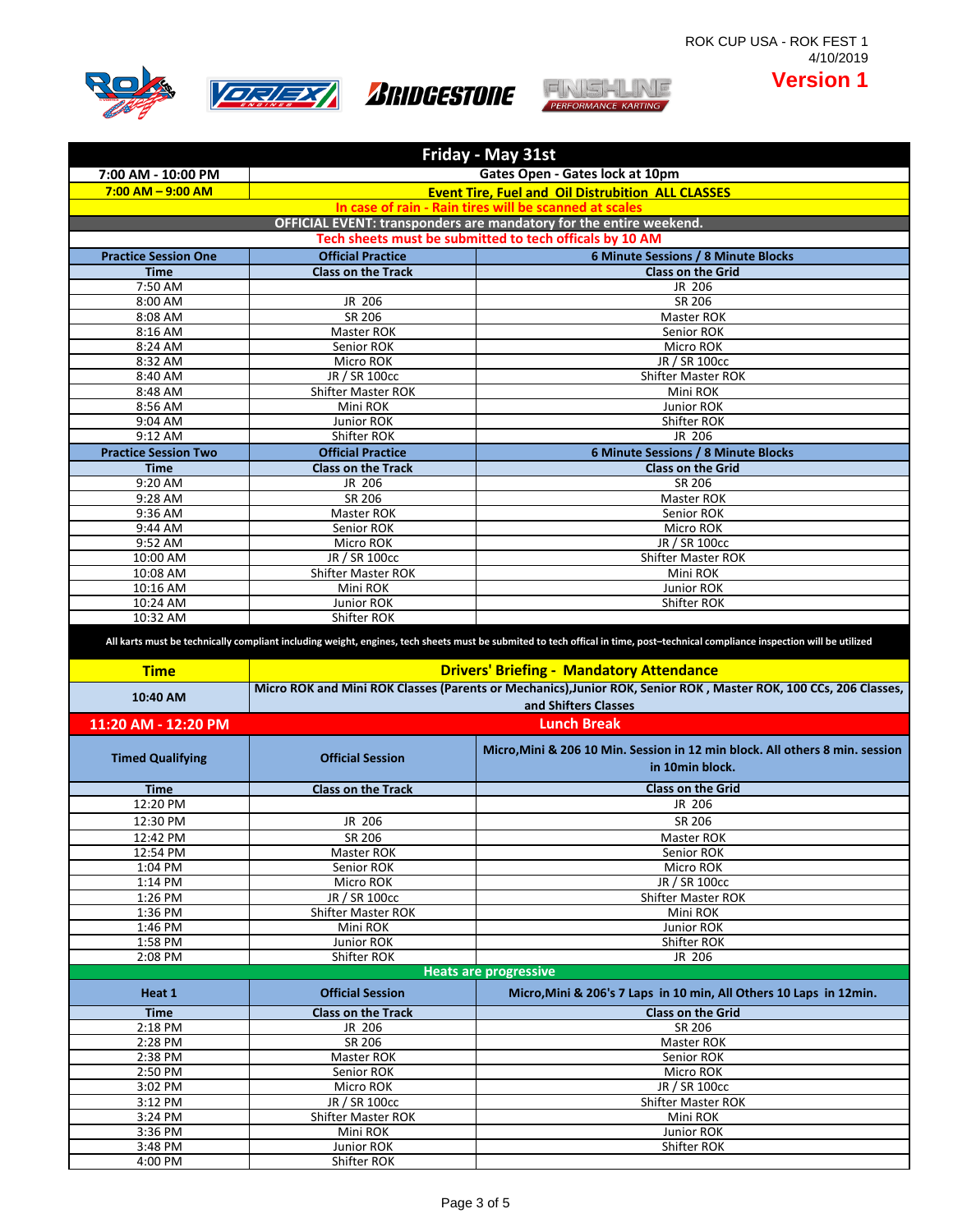







**Version 1**

| 7:00 AM - 10:00 PM     | Gates Open - Gates lock at 10pm |                                                                     |
|------------------------|---------------------------------|---------------------------------------------------------------------|
| <b>Morning Warm-up</b> | <b>Official Practice</b>        | 6 Minute Sessions / 8 Minute Blocks                                 |
| <b>Time</b>            | <b>Class on the Track</b>       | <b>Class on the Grid</b>                                            |
| 7:50 AM                |                                 | JR 206                                                              |
| 8:00 AM                | JR 206                          | SR 206                                                              |
| 8:08 AM                | SR 206                          | Master ROK                                                          |
| 8:16 AM                | Master ROK                      | Senior ROK                                                          |
| 8:24 AM                | Senior ROK                      | Micro ROK                                                           |
| 8:32 AM                | Micro ROK                       | JR / SR 100cc                                                       |
| 8:40 AM                | JR / SR 100cc                   | Shifter Master ROK                                                  |
| 8:48 AM                | <b>Shifter Master ROK</b>       | Mini ROK                                                            |
| 8:56 AM                | Mini ROK                        | Junior ROK                                                          |
| 9:04 AM                | <b>Junior ROK</b>               | Shifter ROK                                                         |
| 9:12 AM                | Shifter ROK                     |                                                                     |
| $9:20$ AM $-$ 9:30 AM  |                                 | <b>Drivers' Briefing for morning Heats (if necessary)</b>           |
| Heat 2                 | <b>Official Session</b>         | Micro, Mini & 206's 7 Laps in 10 min, All Others 10 Laps in 12 min. |
| <b>Time</b>            | <b>Class on the Track</b>       | <b>Class on the Grid</b>                                            |
| 9:20 AM                |                                 | JR 206                                                              |
| 9:30 AM                | JR 206                          | SR 206                                                              |
| 9:30 AM                | SR 206                          | Master ROK                                                          |
| 9:40 AM<br>9:52 AM     | Master ROK                      | Senior ROK                                                          |
| 10:04 AM               | Senior ROK<br>Micro ROK         | Micro ROK<br>JR / SR 100cc                                          |
| 10:14 AM               | JR / SR 100cc                   | <b>Shifter Master ROK</b>                                           |
| 10:26 AM               | <b>Shifter Master ROK</b>       | Mini ROK                                                            |
| 10:38 AM               | Mini ROK                        | Junior ROK                                                          |
| 10:50 AM               | Junior ROK                      | Shifter ROK                                                         |
| 11:02 AM               | Shifter ROK                     |                                                                     |
| 11:15 AM - 12:20 PM    |                                 | <b>Lunch Break</b>                                                  |
| Heat 3                 | <b>Official Session</b>         | Micro, Mini & 206's 7 Laps in 10 min, All Others 10 Laps in 12 min. |
| <b>Time</b>            | <b>Class on the Track</b>       | <b>Class on the Grid</b>                                            |
| 12:20 PM               |                                 | JR 206                                                              |
| 12:30 PM               | JR 206                          | SR 206                                                              |
| 12:40 PM               | SR 206                          | Master ROK                                                          |
| 12:52 PM               | Master ROK                      | Senior ROK                                                          |
| $1:04 \overline{PM}$   | Senior ROK                      | Micro ROK                                                           |
| 1:16 PM                | Micro ROK                       | JR / SR 100cc                                                       |
| 1:28 PM                | JR / SR 100cc                   | Shifter Master ROK                                                  |
| 1:40 PM                | <b>Shifter Master ROK</b>       | Mini ROK                                                            |
| 1:52 PM                | Mini ROK                        | <b>Junior ROK</b>                                                   |
| 2:02 PM                | <b>Junior ROK</b>               | Shifter ROK                                                         |
| $2:14$ PM              | Shifter ROK                     |                                                                     |
| Heat 4                 | <b>Official Session</b>         | Micro, Mini & 206's 7 Laps in 10 min, All Others 10 Laps in 12min.  |
| <b>Time</b>            | <b>Class on the Track</b>       | <b>Class on the Grid</b>                                            |
| 2:24 PM                |                                 | JR 206                                                              |
| 2:34 PM                | JR 206                          | SR 206                                                              |
| 2:44 PM                | SR 206                          | Master ROK                                                          |
| 2:54 PM                | Master ROK                      | Senior ROK                                                          |
| 3:06 PM                | Senior ROK                      | Micro ROK                                                           |
| 3:18 PM                | Micro ROK                       | JR / SR 100cc                                                       |
|                        |                                 |                                                                     |
|                        |                                 |                                                                     |
| 3:28 PM                | JR / SR 100cc                   | <b>Shifter Master ROK</b>                                           |
| 3:40 PM                | Shifter Master ROK              | Mini ROK                                                            |
| 3:52 PM                | Mini ROK                        | Junior ROK                                                          |
| 4:04 PM                | Junior ROK                      | Shifter ROK                                                         |
| 4:16 PM                | Shifter ROK                     |                                                                     |